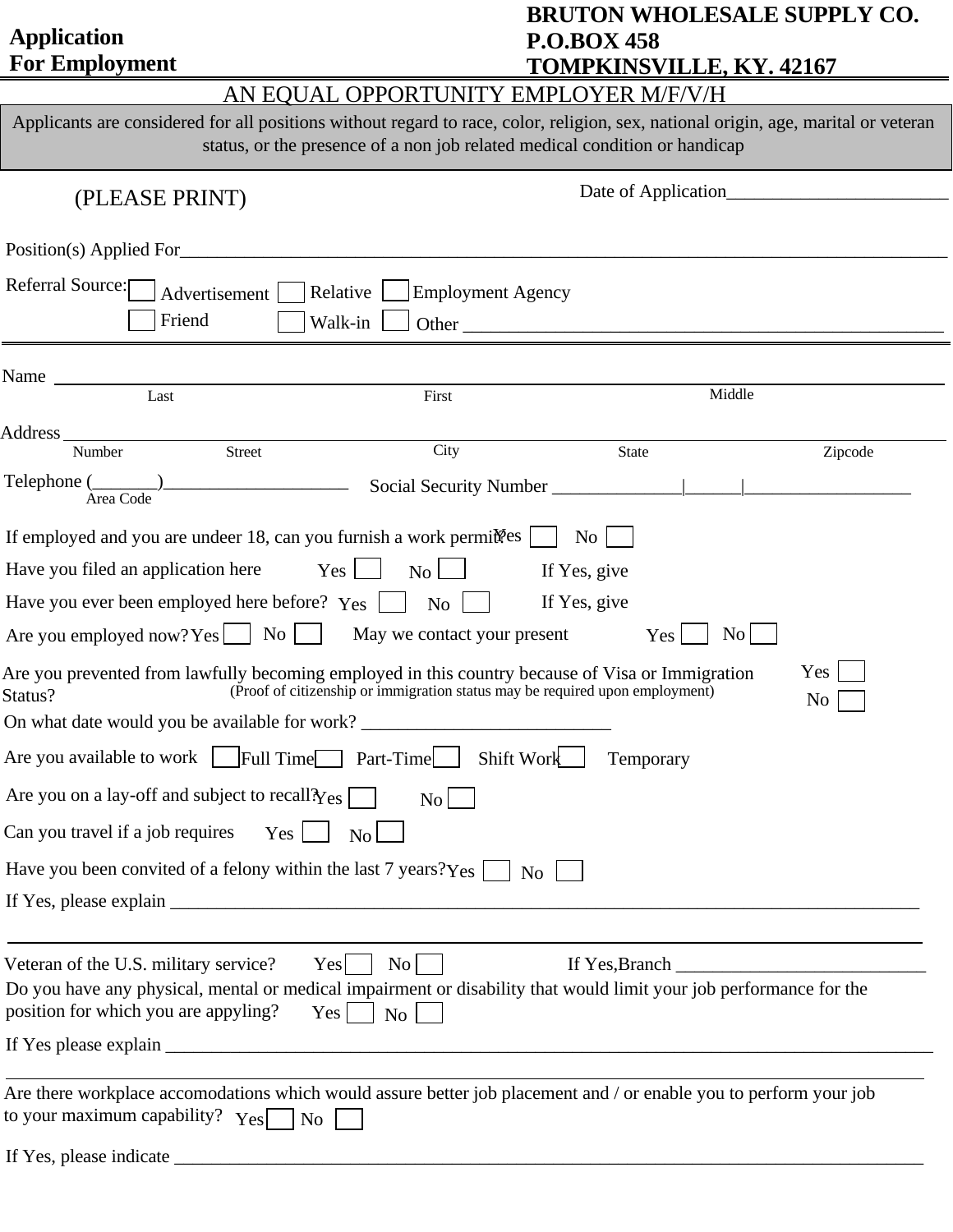Give name, address and telephone number of three references who are not related to you and are not previous employers

## **Special Employment Notice to Disabled Veterans, Vietnam Era Veterans, and Individuals with Physical or Mental Handicaps.**

Government contractors are subject to Section 402 of the Vietnam Era Veterans Readjustment Act of 1974 which requires that they take affirmative action to employ and advance in employment qualified disabled veterans and veterans of the Vietnam Era, and Section 503 of the Rehabilitation Act of 1973, as amended, which requires government contractors to take affirmative action to employ and advance in employment qualified handicapped individuals

If you are a disabled veteran, or have a physical or mental handicap, you are invited to volunteer this information. The purpose is to provide information regarding proper placement and appropriate accommodation to enable you to perform the job in a proper and safe manner. This information will be treated as confidential. Failure to provide this information will not jeopardize or adversely affect any consideration you may receive for employment.

If you wish to be identified, please sign

Handicapped Individual Disabled Veteran Vietnam Era Veteran

Signed \_\_\_\_\_\_\_\_\_\_\_\_\_\_\_\_\_\_\_\_\_\_\_\_\_\_\_\_\_\_\_\_\_\_\_\_\_\_\_\_\_\_\_\_\_\_\_\_\_\_\_\_\_\_\_\_\_\_\_\_\_\_\_\_\_\_\_\_\_\_\_\_\_\_\_\_\_\_\_\_\_\_\_\_\_\_\_\_\_

## **Employment Experience**

Start with your present or last job. Include military service assignments and volunteer activities.

Exclude organization names which indicate race, color, religion, sex or national origin.

| $\mathbf{1}$   | Employer                  | Dates Employed     |       | Work Performed        |
|----------------|---------------------------|--------------------|-------|-----------------------|
|                | Address                   | From               | To    |                       |
|                | Job Title                 |                    |       |                       |
|                | Supervisor                | Hourly Rate/Salary |       |                       |
|                | <b>Reason for Leaving</b> | <b>Start</b>       | Final |                       |
|                |                           |                    |       |                       |
| $\overline{2}$ | Employer                  | Dates Employed     |       | Work Performed        |
|                | Address                   | From               | To    |                       |
|                | Job Title                 |                    |       |                       |
|                | Supervisor                | Hourly Rate/Salary |       |                       |
|                | Reason for Leaving        | <b>Start</b>       | Final |                       |
|                |                           |                    |       |                       |
| 3              | Employer                  | Dates Employed     |       | <b>Work Performed</b> |
|                | Address                   | From               | To    |                       |
|                | Job Title                 |                    |       |                       |
|                | Supervisor                | Hourly Rate/Salary |       |                       |
|                | <b>Reason for Leaving</b> | <b>Start</b>       | Final |                       |
|                |                           |                    |       |                       |

**If you need additional space, please continue on a separarate sheet of paper**

## **Special Skills and Qualifications**

Summarize special skills and qualifications acquired from employment or other experience.